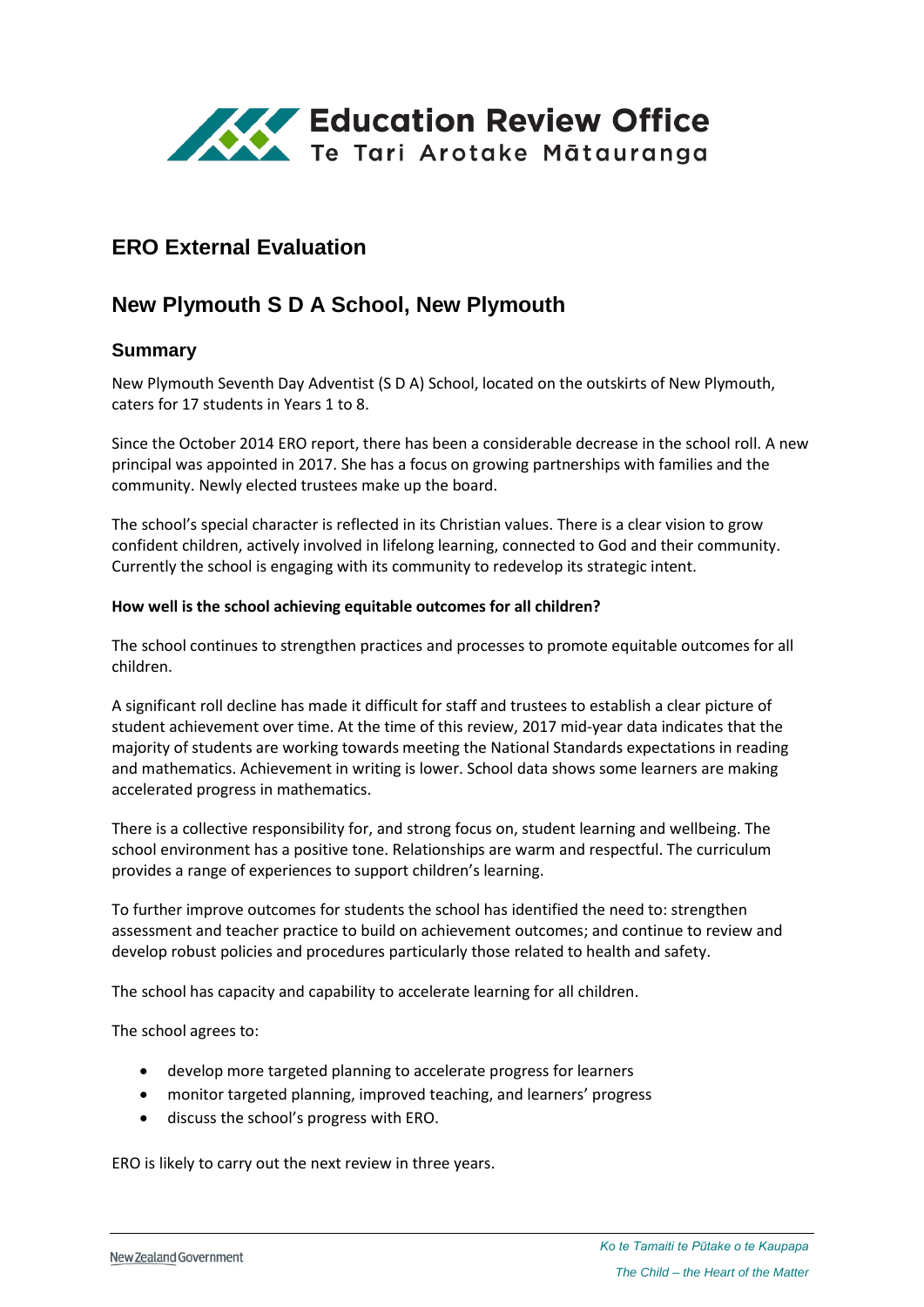# **Equity and excellence**

#### **How effectively does this school respond to Māori and other children whose learning and achievement need acceleration?**

The school is developing its response to children whose learning and achievement needs acceleration. Comprehensive processes are now in place to target and respond to the progress and achievement of individuals.

End of year 2016 data shows approximately two-thirds of students achieve at or above in relation to the National Standards in reading and mathematics and just over half in writing. Overall, girls perform better than boys in reading and writing. Boys outperform girls in mathematics.

Responsive provision, including the use of teacher aides and external assistance, is in place for those children who require additional learning support.

The school has identified the need to extend the range of assessment tools in mathematics and writing to strengthen the dependability of overall teacher judgements in relation to the National Standards.

### **School conditions supporting equity and excellence**

### **What school processes are effective in enabling achievement of equity and excellence?**

The school continues to strengthen the conditions required to achieve equity and excellence for all children.

There is a collective responsibility for, and strong focus on, student learning, wellbeing and pastoral care needs. There is a positive school tone. Relationships are warm and respectful. Classroom conditions foster engagement in learning. The environment clearly reflects the school's vision, beliefs and values.

The curriculum provides a range of experiences to foster children's learning. Staff work collaboratively to assist those children requiring additional support with their learning.

Inclusive leadership provides clear direction for improvement. Responsive board resourcing decisions align to the school's identified priorities.

### **Sustainable development for equity and excellence**

### **What further developments are needed in school processes to achieve equity and excellence?**

The school's annual plan affirms ERO's evaluation findings that, further development is needed to processes that raise achievement and promote accelerated progress for all children.

Teacher appraisal processes require review to more clearly align with priorities for raising achievement. Growing capability and capacity to use internal evaluation to support decision making for improvement to student outcomes is a key next step.

Updating the curriculum document, to reflect changes in school priorities and teaching practices and extending the range of assessment tools, to strengthen the dependability of National Standards judgements, are needed. The school continues to strengthen its collective responsibility and responsiveness to Māori learners' culture, language and identities.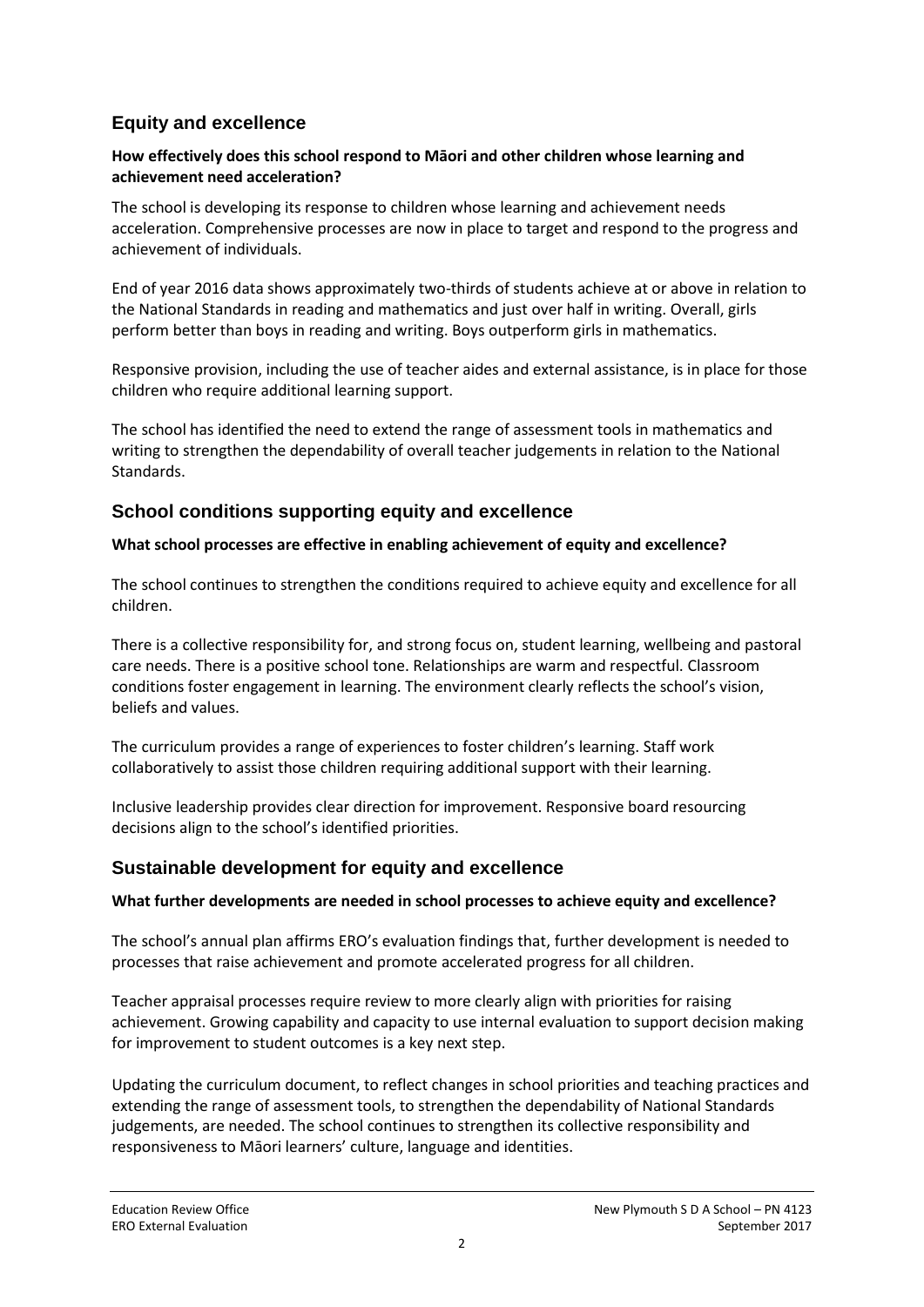Trustees should continue to access ongoing training and support to build understanding of effective stewardship and an improved response to meeting all legislative requirements.

## **Board assurance on legal requirements**

Before the review, the board and principal of the school completed the ERO board assurance statement and self-audit checklists. In these documents they attested that they had taken all reasonable steps to meet their legislative obligations related to the following:

- board administration
- curriculum
- management of health, safety and welfare
- personnel management
- asset management.

During the review, ERO checked the following items because they have a potentially high impact on student safety and wellbeing:

- emotional safety of students (including prevention of bullying and sexual harassment)
- physical safety of students
- teacher registration and certification
- processes for appointing staff
- stand down, suspension, expulsion and exclusion of students
- attendance
- school policies in relation to meeting the requirements of the Vulnerable Children Act 2014.

### **Actions required**

ERO identified non-compliance in relation to the board meeting its obligations under the Health and Safety at Work Act, 2015.

In order to address this, the board needs to urgently develop and implement policies, practices and procedures relating to the Health and Safety at Work Act, 2015.

To improve current practice, the board of trustees should:

review personnel policies, practices and procedures to ensure it meets requirements.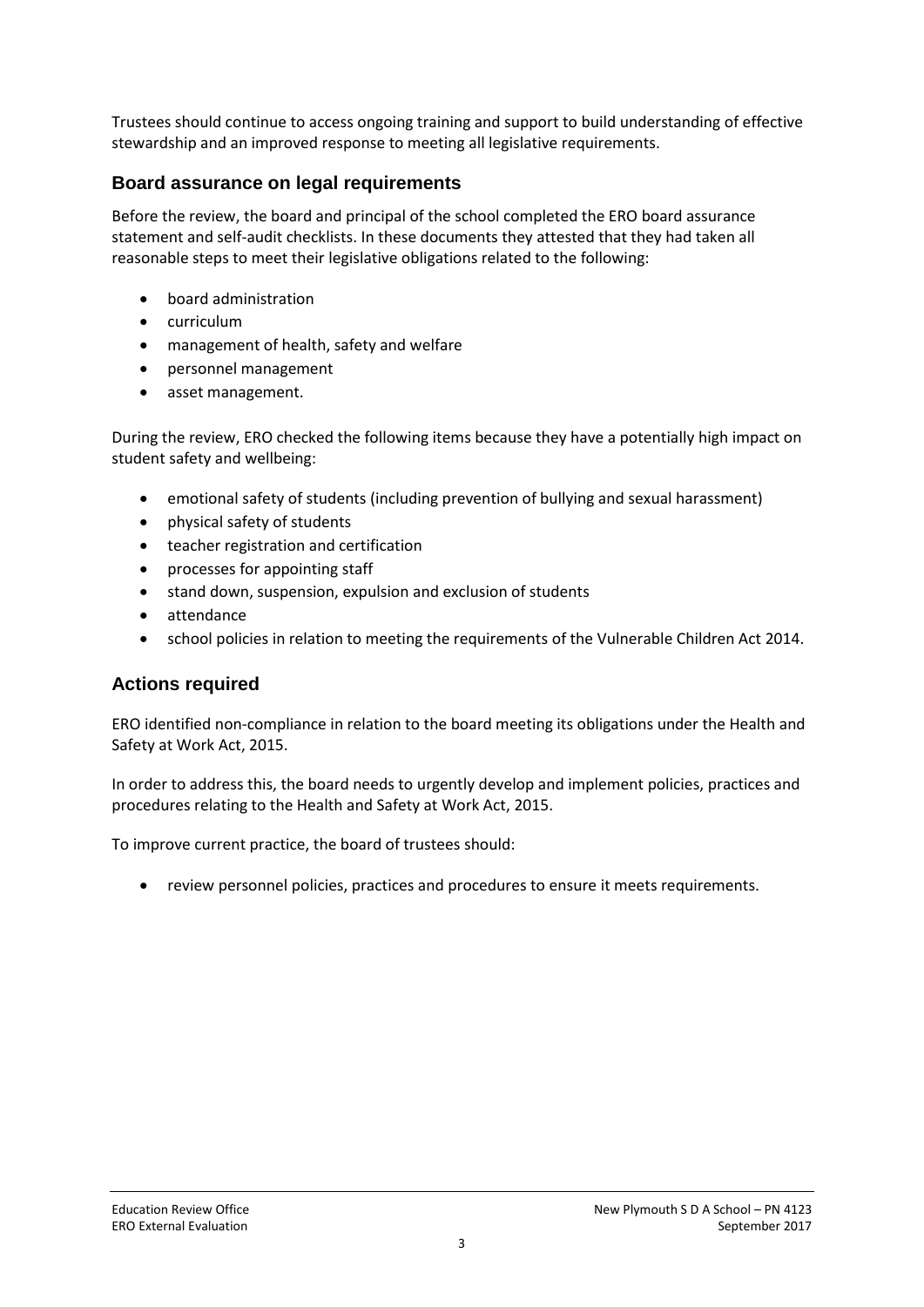# **Going forward**

### **How well placed is the school to accelerate the achievement of all children who need it?**

The school has capacity and capability to accelerate learning for all learners.

Leaders and teachers:

- know the learners whose progress and achievement need to be accelerated
- need to develop and implement approaches that effectively meet the needs of each learner
- need to improve the school conditions that support the acceleration of learners' progress and achievement
- need to build teacher capability to accelerate learners' progress and achievement.

The school agrees to:

- develop more targeted planning to accelerate progress for learners
- monitor targeted planning, improved teaching, and learners' progress
- discuss the school's progress with ERO

ERO will:

provide feedback and resources to support the development of more targeted planning

ERO is likely to carry out the next review in three years.

Man Wyward

Alan Wynyard Deputy Chief Review Officer Central (Acting)

28 September 2017